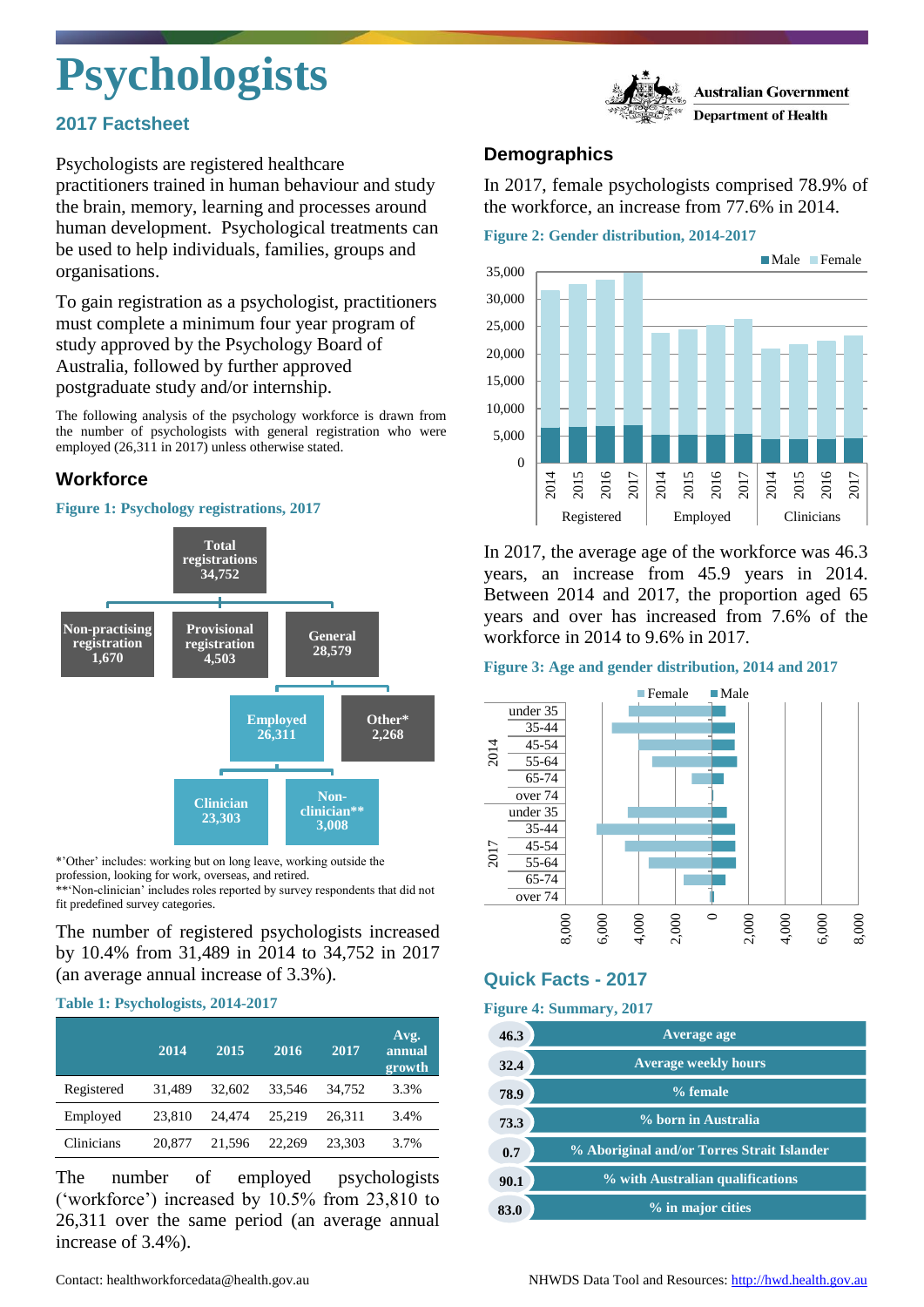#### **Replacement Rate**

In 2017, there were 2.0 new registrants for every psychologist that did not renew their registration from 2016.

#### **Hours Worked**

In 2017, psychologists worked an average of 32.4 hours per week in total, and worked an average of 8.7 hours per week in non-clinical roles.

#### **Table 2: Average hours per week, 2014-2017**

| <b>Average hours</b><br>worked | 2014 | 2015 | 2016 | 2017 |
|--------------------------------|------|------|------|------|
| Clinical                       | 23.6 | 23.6 | 23.6 | 23.6 |
| Non-clinical                   | 9.2  | 8.9  | 9.0  | 8.7  |
| Total                          | 32.8 | 32.4 | 32.6 | 32.4 |

In 2017, female psychologists worked an average of 31.5 hours per week, a decrease from 31.6 hours in 2014. Male psychologists worked an average of 35.8 hours per week, decreasing from 36.7 hours in 2014. In 2017, males in the 45-54 age group worked the most hours, at 38.4 hours per week on average.

**Figure 5: Average hours per week by gender and age group, 2014 and 2017**



#### **Job Role**

#### *Principal role*

In 2017, 88.6% of psychologists worked as a clinician in their principal role, an increase from 87.7% in 2014.

#### **Table 3: Principal role, 2014 and 2017**

| <b>Principal role</b>  | 2014             |               |                  | 2017          |  |  |
|------------------------|------------------|---------------|------------------|---------------|--|--|
|                        | <b>Headcount</b> | $\frac{0}{0}$ | <b>Headcount</b> | $\frac{0}{0}$ |  |  |
| Clinician              | 20,877           | 87.7          | 23,303           | 88.6          |  |  |
| Administrator          | 1003             | 4.2.          | 1,082            | 4.1           |  |  |
| Teacher or<br>educator | 752              | 3.2           | 746              | 2.8           |  |  |
| Researcher             | 914              | 3.8           | 901              | 3.4           |  |  |
| Other                  | 264              | 1.1           | 279              | 1.1           |  |  |
| Total                  | 23,810           | 100           | 26,311           | 100           |  |  |

#### *Second job role*

In 2017, 21.2% of the workforce reported a second job role in psychology, a decrease from 22.2% in 2014.

#### **Table 4: Second job role, 2014 and 2017**

| Second job             | 2014             |               | 2017             |               |  |
|------------------------|------------------|---------------|------------------|---------------|--|
|                        | <b>Headcount</b> | $\frac{0}{0}$ | <b>Headcount</b> | $\frac{0}{0}$ |  |
| Clinician              | 3,529            | 14.8          | 3,871            | 14.7          |  |
| Administrator          | 325              | 1.4           | 340              | 1.3           |  |
| Teacher or<br>educator | 678              | 2.8           | 657              | 2.5           |  |
| Researcher             | 509              | 2.1           | 530              | 2.0           |  |
| Other                  | 244              | 1.0           | 192              | 0.7           |  |
| Total                  | 5,285            | 22.2          | 5,590            | 21.2          |  |

#### A**rea of Practice Endorsement**

To be eligible to apply for an area of practice endorsement, a psychologist must undertake advanced training (an accredited qualification in the area of practice followed by a period of supervised practice).

In 2017, 38.6% of the workforce held at least one area of practice endorsement, increasing from 36.5% in 2014. The most common area of practice endorsement was Clinical psychology, which was held by 29.0% of the workforce while all other endorsements were held by less than 4% of the workforce.

#### **Table 5: Area of practice endorsement, 2014 and 2017**

| Area of practice                               | 2014           |               | 2017           |               |
|------------------------------------------------|----------------|---------------|----------------|---------------|
| endorsement                                    | Head-<br>count | $\frac{0}{0}$ | Head-<br>count | $\frac{0}{0}$ |
| Clinical psychology                            | 6,344          | 26.6          | 7,623          | 29.0          |
| Counselling<br>psychology                      | 888            | 3.7           | 889            | 3.4           |
| Clinical<br>neuropsychology                    | 521            | 2.2           | 591            | 2.2           |
| Educational and<br>developmental<br>psychology | 554            | 2.3           | 589            | 2.2           |
| Forensic psychology                            | 499            | 2.1           | 526            | 2.0           |
| Organisational<br>psychology                   | 431            | 1.8           | 465            | 1.8           |
| Health psychology                              | 291            | 1.2           | 293            | 1.1           |
| Sport and exercise<br>psychology               | 84             | 0.4           | 86             | 0.3           |
| Community<br>psychology                        | 54             | 0.2           | 50             | 0.2           |
| Total                                          | 8,700          | 36.5          | 10,146         | 38.6          |

#### **Principal Work Sector**

In 2017, 31.6% of the workforce reported that in their principal role, they worked only in the public sector, a decrease from 35.1% in 2014.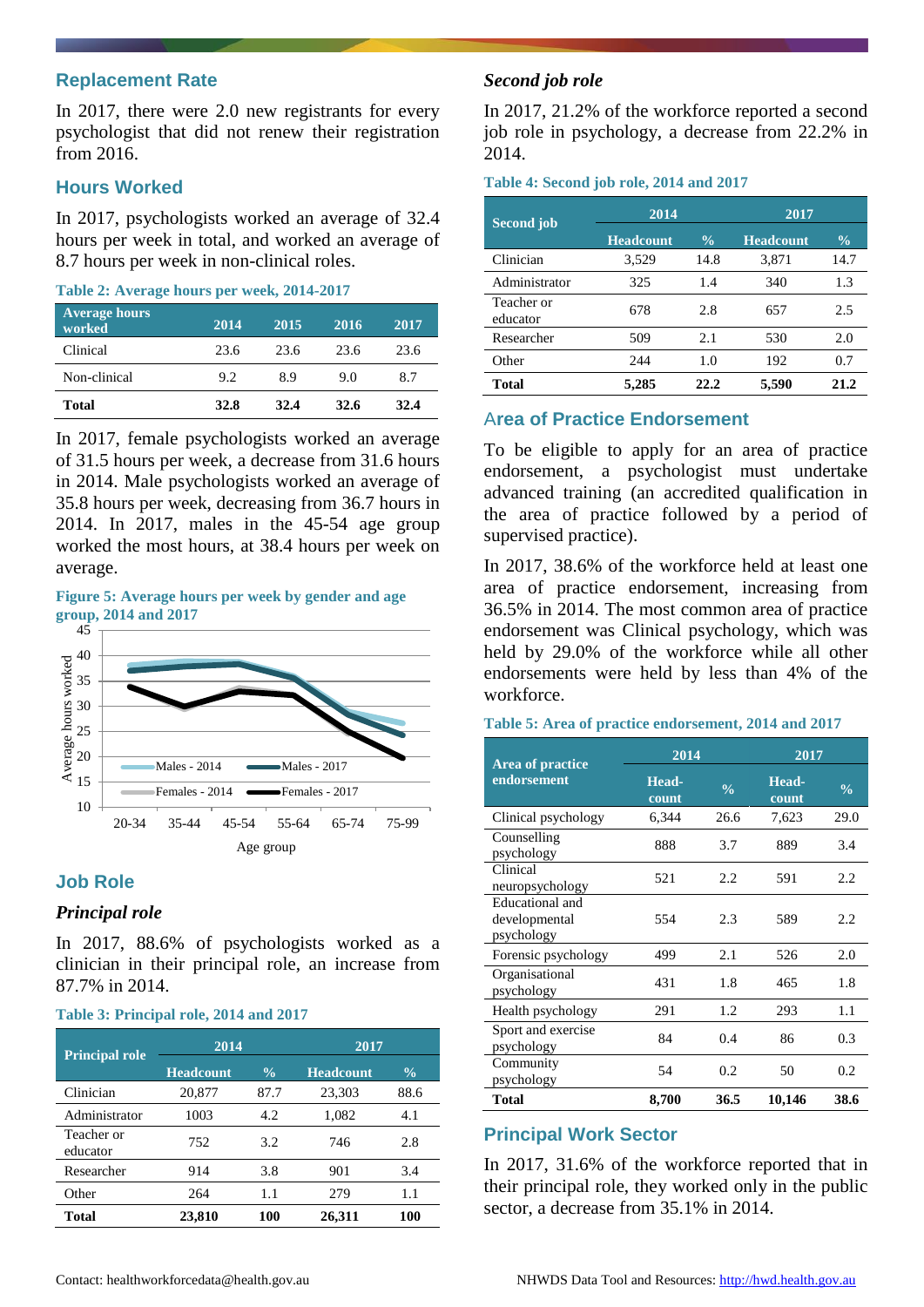Of those psychologists reporting a second job role in 2017, 80.5% reported they worked only in the private sector, an increase from 79.3% in 2014.

#### **Figure 6: Sector in which clinical hours were worked, 2014 and 2017**



# **Principal Work Setting**

In 2017, 40.2% of psychologists worked in a Solo or Group private practice setting in their principal role, an increase from 36.8% in 2014, and 10.4% worked in a School setting, a decrease from 10.6% in 2014.

In 2017, psychologists working in the Defence forces (included in 'Remaining work settings') reported the highest average weekly hours (35.8) and those in GP practices reported the lowest average weekly hours (28.7).

#### **Table 6: Principal work setting, 2014 and 2017**

| <b>Principal work</b>                        | 2014                     |                      |                          | 2017                 |  |  |
|----------------------------------------------|--------------------------|----------------------|--------------------------|----------------------|--|--|
| setting                                      | <b>Principal</b><br>role | <b>Second</b><br>iob | <b>Principal</b><br>role | <b>Second</b><br>job |  |  |
| Solo private<br>practice                     | 5,453                    | 1,647                | 6,042                    | 1,719                |  |  |
| Group private<br>practice                    | 3,312                    | 1,087                | 4,536                    | 1,344                |  |  |
| School                                       | 2,512                    | 238                  | 2,728                    | 265                  |  |  |
| Community<br>mental health<br>service        | 1,984                    | 261                  | 2,106                    | 283                  |  |  |
| Hospital                                     | 1,579                    | 417                  | 1,779                    | 451                  |  |  |
| Tertiary<br>educational<br>facility          | 1,498                    | 793                  | 1,440                    | 819                  |  |  |
| Other gov dept                               | 1,354                    | 177                  | 1,382                    | 195                  |  |  |
| Commercial/<br>business service              | 1,037                    | 159                  | 1,063                    | 156                  |  |  |
| Other<br>community<br>health care<br>service | 922                      | 170                  | 882                      | 176                  |  |  |
| Other                                        | 818                      | 203                  | 764                      | 228                  |  |  |
| General<br>practitioner<br>(GP) practice     | 635                      | 237                  | 684                      | 282                  |  |  |
| Other private<br>practice                    | 555                      | 262                  | 619                      | 283                  |  |  |
| Remaining<br>work settings                   | 2,151                    | 310                  | 2,286                    | 362                  |  |  |
| <b>Total</b>                                 | 23,810                   | 5,961                | 26,311                   | 6,563                |  |  |

Note: In this instance the principal work setting headcount for the reported second job does not equal the principal role for the reported second job. This occurs when the survey respondent indicates a second job work setting but not a second job principal role.

# **Principal Job Area**

In 2017, almost half (42.1%) of the psychology workforce reported that the principal area of their main job was Counselling and over a quarter (26.6%) reported Mental health intervention.

Between 2014 and 2017, the proportion of psychologist reporting Mental health intervention as the principal area of their main job increased by 21.6%, while those working in the areas of Training for work purposes and Consulting / advising for work decreased by over 18%.

|  | Table 7: Principal job area, 2014 and 2017 |  |  |  |  |  |
|--|--------------------------------------------|--|--|--|--|--|
|--|--------------------------------------------|--|--|--|--|--|

| <b>Prinicpal</b>                       | 2014           |               |                | 2017          |                 |
|----------------------------------------|----------------|---------------|----------------|---------------|-----------------|
| job area                               | Head-<br>count | $\frac{0}{0}$ | Head-<br>count | $\frac{0}{6}$ | 2014 to<br>2017 |
| Counselling                            | 10,245         | 43.0          | 11,066         | 42.1          | 8.0%            |
| Mental<br>health<br>intervention       | 5,758          | 24.2          | 6,999          | 26.6          | 21.6%           |
| Neuropsych/<br>cognitive<br>assessment | 1,113          | 4.7           | 1,258          | 4.8           | 13.0%           |
| Psychology<br>management<br>/ admin    | 944            | 4.0           | 1,057          | 4.0           | 12.0%           |
| Consulting/<br>advising for<br>work    | 869            | 3.6           | 1,031          | 3.9           | 18.6%           |
| Other                                  | 783            | 3.3           | 781            | 3.0           | $-0.3%$         |
| Research<br>and projects               | 801            | 3.4           | 769            | 2.9           | $-4.0%$         |
| Behavioural<br>assessment              | 743            | 3.1           | 751            | 2.9           | 1.1%            |
| Organisation<br>practices              | 756            | 3.2           | 738            | 2.8           | $-2.4%$         |
| Teaching/<br>supervision               | 657            | 2.8           | 699            | 2.7           | 6.4%            |
| Physical<br>health/rehab               | 335            | 1.4           | 297            | 1.1           | $-11.3%$        |
| Medico-<br>legal<br>assessment         | 214            | 0.9           | 257            | 1.0           | 20.1%           |
| Personal<br>development<br>/ coaching  | 199            | 0.8           | 220            | 0.8           | 10.6%           |
| Recruitment                            | 116            | 0.5           | 133            | 0.5           | 14.7%           |
| Training for<br>work<br>purposes       | 133            | 0.6           | 108            | 0.4           | $-18.8%$        |
| Community<br>engagement                | 92             | 0.4           | 100            | 0.4           | 8.7%            |
| Health<br>promotion                    | 52             | 0.2           | 47             | 0.2           | $-9.6%$         |
| <b>Total</b>                           | 23,810         | 100           | 26,311         | 100           | 10.5%           |

# **Initial Qualification**

The workforce survey asks psychologists where they obtained their initial qualification. In 2017,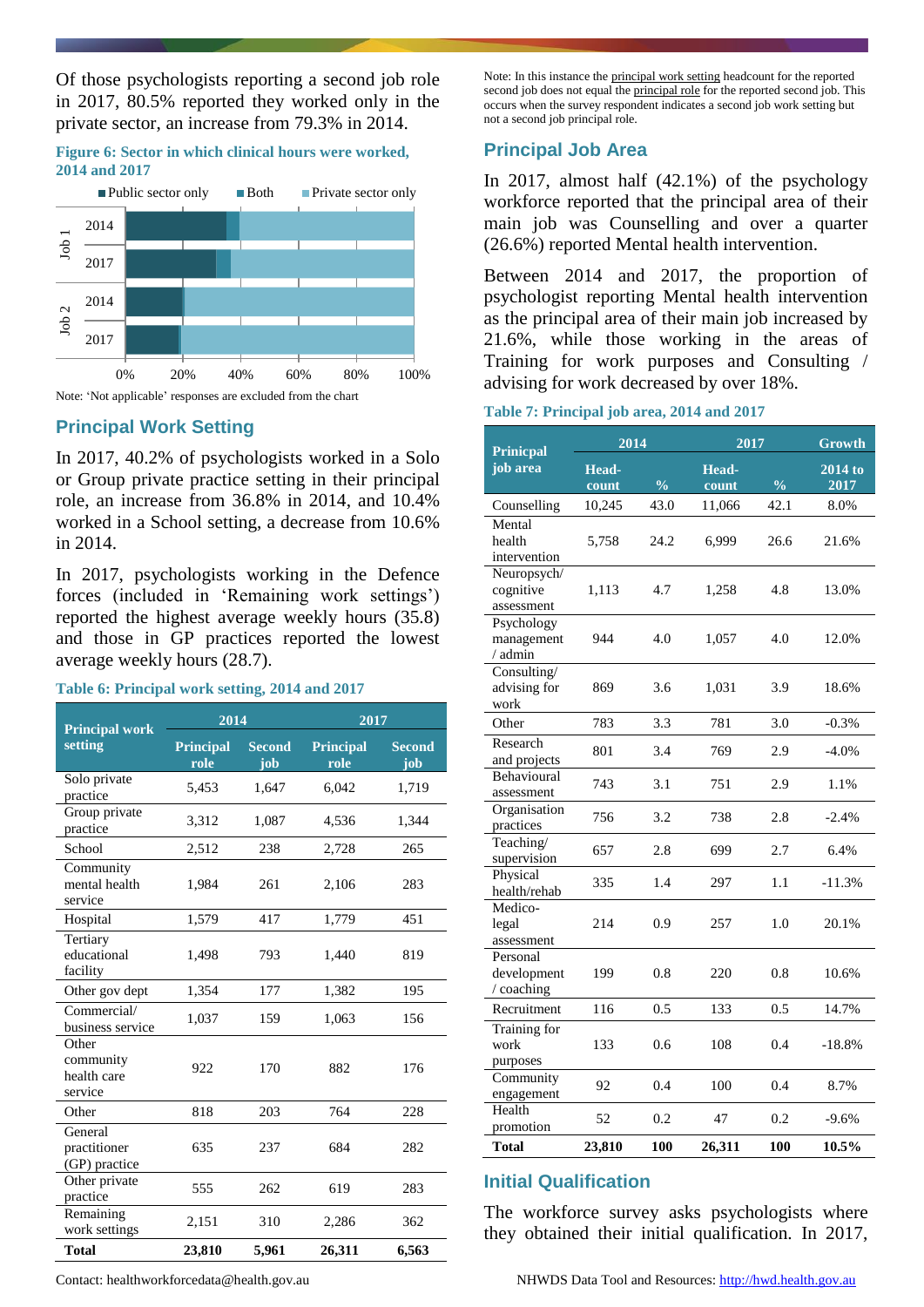90.1% of the workforce obtained their initial qualification in Australia and 8.1% obtained their initial qualification overseas.

#### **Figure 7: Initial qualifications, 2014-2017**



#### **Working Intentions**

In 2017, psychologists had, on average, worked 15 years in the profession and intended to work for another 19 years. In 2014, psychologists had worked 14 years on average, and had intended to work for another 19 years.





#### **Distribution**

#### **State and Territory**

In 2017, the jurisdictions with the most full-time equivalent psychologists per 100,000 population (FTE rate) were ACT and VIC. Between 2014 and 2017 the total FTE rate increased from 87.5 to 91.1. However, during this period, the number of psychologists in the NT decreased from 189 to 182 and correspondingly the FTE rate in the NT decreased by -6.6.

In 2017, psychologists in NT worked the most hours per week on average (36.7 hours) and those in VIC worked the fewest (31.6 hours).

#### **Table 8: Distribution by state/territory, 2017**

| State /<br><b>Territory</b> | <b>Headcount</b> | <b>Total</b><br><b>FTE</b> | Avg.<br>total<br>hours | <sup>2</sup> FTE rate<br>per 100,000<br>population |
|-----------------------------|------------------|----------------------------|------------------------|----------------------------------------------------|
| <b>NSW</b>                  | 8,682            | 7325.3                     | 32.1                   | 93.2                                               |
| <b>VIC</b>                  | 7,354            | 6119.0                     | 31.6                   | 96.8                                               |
| QLD                         | 4,738            | 4226.5                     | 33.9                   | 85.7                                               |
| <b>SA</b>                   | 1,370            | 1160.3                     | 32.2                   | 67.3                                               |
| WA                          | 2,770            | 2340.2                     | 32.1                   | 90.9                                               |
| <b>TAS</b>                  | 457              | 390.2                      | 32.4                   | 74.7                                               |
| <b>ACT</b>                  | 741              | 658.1                      | 33.8                   | 159.9                                              |
| NT                          | 182              | 175.8                      | 36.7                   | 71.0                                               |
| Total                       | 26,311           | 22,410.7                   | 32.4                   | 91.1                                               |

Note: 'Not stated/Unknown' are excluded from this table but are included in the total

#### **Remoteness Area**

In 2017, 95.3% of psychologists worked in either major cities or inner regional locations, compared to 95.1% in 2014.

Between 2014 and 2017, the largest shift in average hours worked was in remote areas, decreasing from 35.4 hours per week in 2014 to 33.3 hours in 2017. Subsequently, the FTE rate in remote areas decreased by -1.7.

#### **Table 9: Distribution by remoteness area, 2017**

| <b>Remoteness</b><br>Area | Head-<br>count | <b>Total</b><br><b>FTE</b> | Avg.<br>total<br>hours | $2$ FTE rate<br>per 100,000<br>population |
|---------------------------|----------------|----------------------------|------------------------|-------------------------------------------|
| Major cities              | 21,849         | 18,550.5                   | 32.3                   | 105.0                                     |
| Inner regional            | 3,214          | 2,735.3                    | 32.3                   | 62.3                                      |
| Outer regional            | 1,059          | 956.0                      | 34.3                   | 46.7                                      |
| Remote                    | 124            | 108.8                      | 33.3                   | 37.2                                      |
| Very remote               | 54             | 49.4                       | 34.8                   | 24.6                                      |
| Total                     | 26,311         | 22,410.7                   | 32.4                   | 91.1                                      |

Note: 'Not stated/Unknown' are excluded from this table but are included in the total

#### **Other Work Location Outside Major Cities**

In 2017, 6.2% of the psychology workforce reported that they had worked in a regional, rural or remote location, in addition to their principal or second job location. Of these respondents, 72.0% had worked in an inner regional or outer regional location, and 10.3% had worked in either remote or very remote locations.